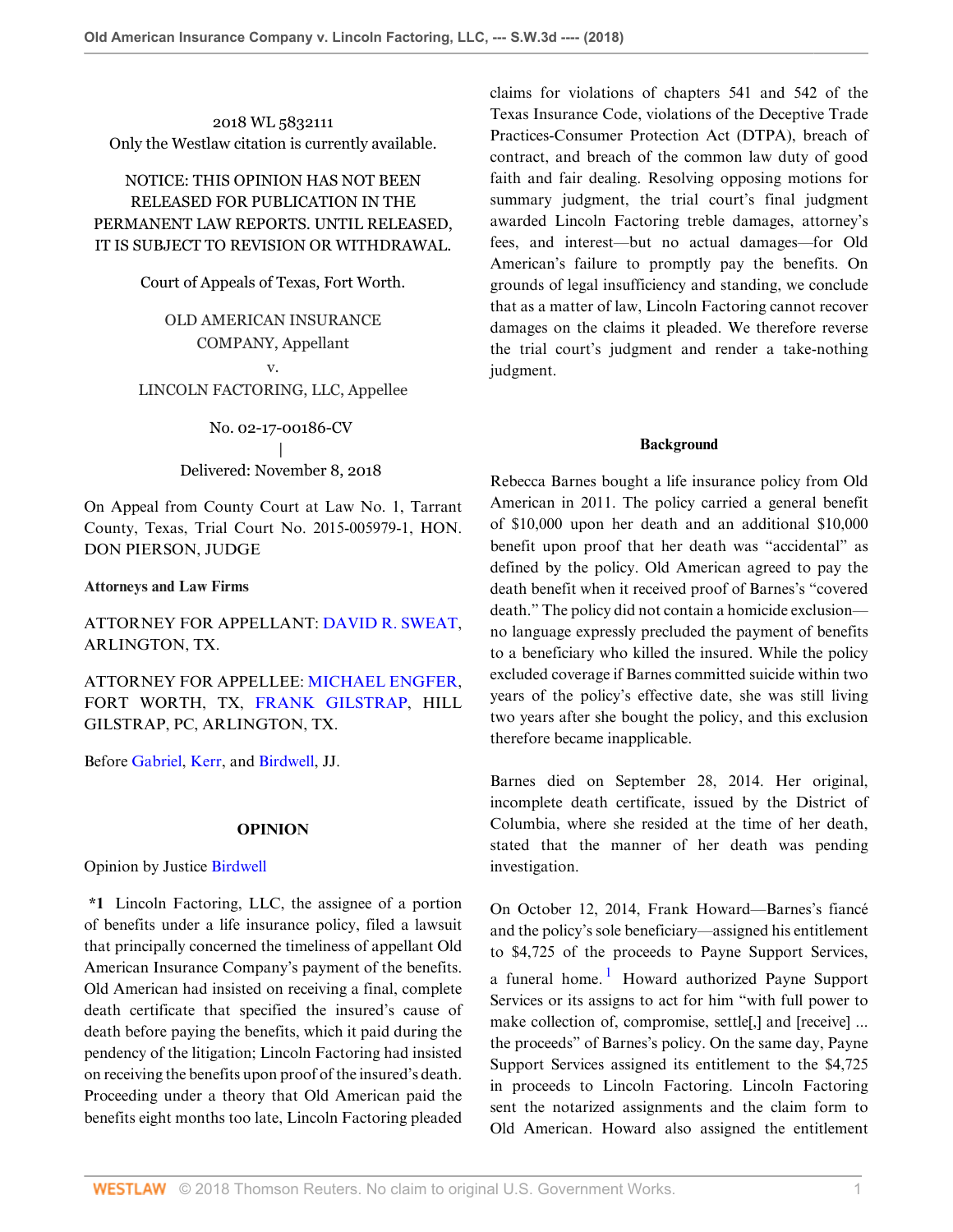<span id="page-1-0"></span>to \$1,884.75 of the proceeds to Heritage Memorial Cemetery, which reassigned that entitlement to American Capital Funding, LLC.  $^2$  $^2$ 

**\*2** On October 21, 2014, Lincoln Factoring sent Old American a letter purporting to confirm a verbal representation that Old American would recognize the partial assignment of the right to benefits to Lincoln Factoring and that Old American would "remit [a] check in payment of the proceeds." Two days later, Old American acknowledged receipt of the claim but stated in a letter that it "need[ed] a copy of the death certificate" to pay it.

In December 2014, Lincoln Factoring sent a demand letter to Old American. Lincoln Factoring asserted that Old American's decision to wait for a final determination of the cause of death before paying the policy's proceeds was an "out of contract demand [that Old American had] no basis to make." Lincoln Factoring's letter stated in part,

Your company has no right to demand of the claimant under a policy more information concerning the death of the insured than is called for by the terms of the contract or is required by the known and established uses of the insurance business....

A PENDING DEATH CERTIFICATE is proof of death sufficient for your company to pay the proceeds....

....

Under Texas [law], you have a duty to conduct an investigation which includes a phone call to the local police department to determine if the cause of death will be ruled a homicide and if it is, is the beneficiary a suspect.  $\left[\begin{array}{c}3\end{array}\right]$  $\left[\begin{array}{c}3\end{array}\right]$  $\left[\begin{array}{c}3\end{array}\right]$ 

<span id="page-1-1"></span>If the beneficiary is not a suspect[,] you have no basis to hold the claim up.... I will make only one demand for payment. If your payment is not forthcoming and if no arrangements are made to satisfy the debt, I will proceed to file a lawsuit immediately against you to collect this debt by all lawful means.

Approximately two weeks later, on December 30, 2014, Old American informed Lincoln Factoring that it was still delaying payment of the benefits. Old American's letter to Lincoln Factoring stated,

Thank you for providing the death certificate for this claim. However, because the cause of death is listed as still being "under investigation," we cannot conclude our claim investigation at this time. The policy has an accidental death benefit rider and the cause of death is required information to determine if the [accidental death benefit] claim is payable. Further, the underlying life claim may be affected if the cause of death is homicide or suicide.

Please provide a death certificate with the cause of death determined ... as soon as that investigation is concluded.

A little more than a week later, Old American sent a letter to Lincoln Factoring stating that Old American still had not received a completed death certificate and that once Old American received the certificate, it would "proceed with [Lincoln Factoring's] request for benefits." Old American sent similar letters to Lincoln Factoring in February 2015, March 2015, and April 2015.

<span id="page-1-2"></span>In March 2015, in a justice court, Lincoln Factoring sued Old American. Lincoln Factoring asserted that in Old American's delay of paying the benefits, it had violated several provisions within chapters 541 and 542 of the Texas Insurance Code; had committed actionable misrepresentations; had acted negligently; had violated the DTPA; $<sup>4</sup>$  $<sup>4</sup>$  $<sup>4</sup>$  had breached the insurance policy; had</sup> committed conversion; had breached the common law duty of good faith and fair dealing; and had tortiously and negligently interfered with property rights. Lincoln Factoring asked for damages of \$4,725, the amount of proceeds due under the partial assignment.

**\*3** Old American received Barnes's final death certificate in June 2015. The certificate described her cause of death as [hypertensive cardiovascular disease](http://www.westlaw.com/Link/Document/FullText?entityType=disease&entityId=Ica154cb6475411db9765f9243f53508a&originationContext=document&transitionType=DocumentItem&contextData=(sc.Default)&vr=3.0&rs=cblt1.0). Within days of receiving the final certificate, Old American paid all benefits under the policy.

Lincoln Factoring amended its pleading. In the amended pleading, Lincoln Factoring conceded that Old American had paid the benefits but still asserted claims for the recovery of "the interest due, legal fees[,] and money for [Old American's]" alleged breach of the insurance policy; its alleged violation of the DTPA; its alleged breach of the duty of good faith and fair dealing; and its alleged violations of the Texas Insurance Code.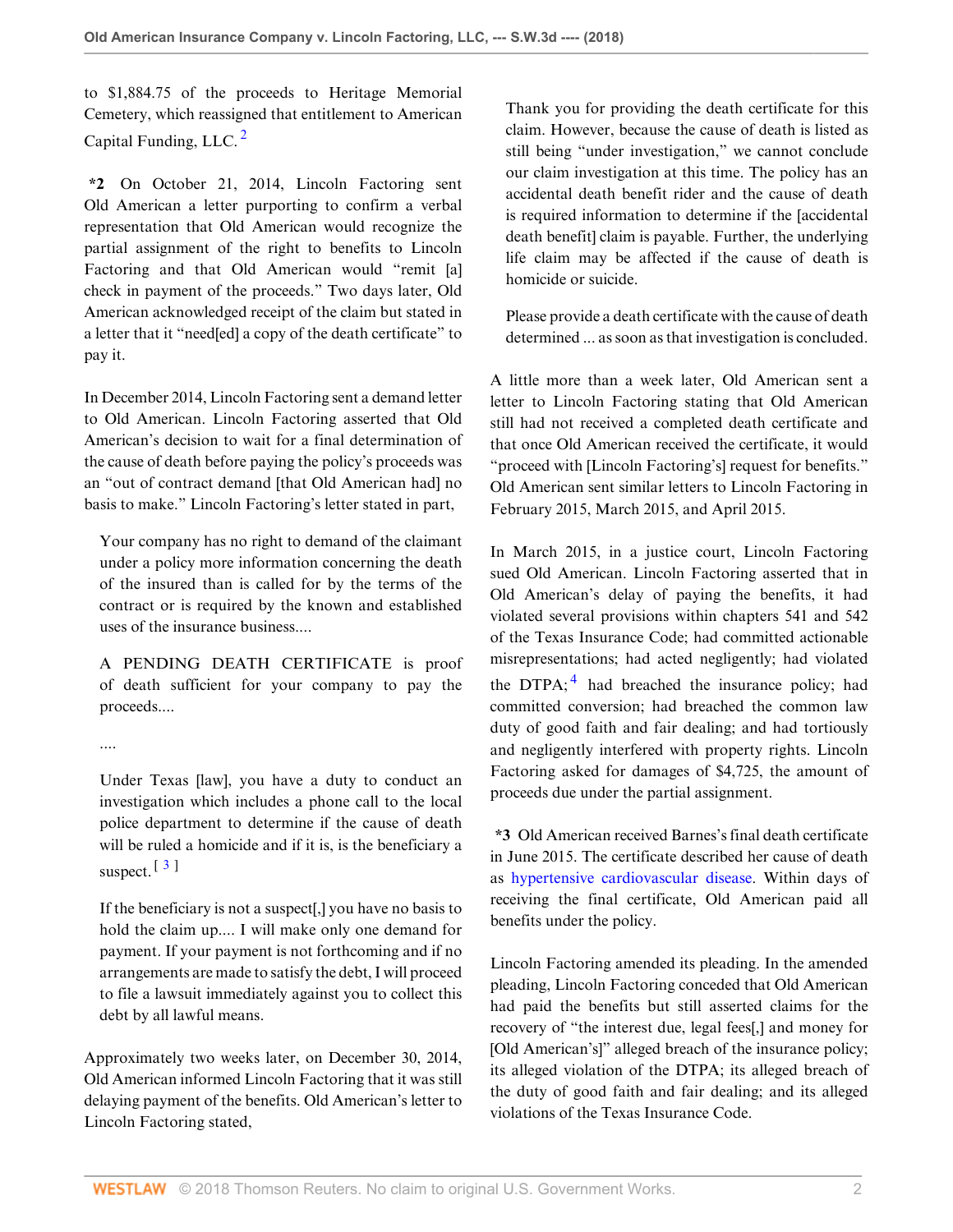After a trial, the justice court signed a judgment decreeing that Lincoln Factoring take nothing. Lincoln Factoring perfected a de novo appeal to the trial court.  $\frac{5}{2}$  $\frac{5}{2}$  $\frac{5}{2}$ 

In the trial court, Lincoln Factoring again amended its petition. In Lincoln Factoring's second amended petition —its final pleading—it alleged that Old American had delayed payment of benefits "based on terms that ... were not in the life insurance policy[,] were not defined in the ... policy[,] and were adverse to state statutes. In addition, [Old American] failed to reasonably investigate the life insurance claim and made misrepresentations to delay payment." Lincoln Factoring pleaded claims for breach of contract, breach of the duty of good faith and fair dealing, and violations of the DTPA and of several provisions of chapters 541 and 542 of the Texas Insurance Code.

Each party filed a motion for summary judgment. Lincoln Factoring argued that its lawsuit was

> about an insurance company who delayed payment of a life insurance policy for eight months based on terms that ... were not in the life insurance policy; were not defined in the life insurance policy; and were adverse to state statutes. In addition, the insurance company failed to reasonably investigate the life insurance claim and made misrepresentations about the life insurance policy to delay payment.

After considering the motions and responses to the motions, the trial court granted Lincoln Factoring's motion and denied Old American's motion. The court ordered that "judgment be entered in favor of Lincoln Factoring ... for all its claims." In its judgment, the trial court did not award Lincoln Factoring any actual damages. But the court ordered Old American to pay Lincoln Factoring \$9,450 in "treble damages," \$1,050 in "interest," attorney's fees of \$12,000, and costs. Old American brought this appeal.

# **As a Matter of Law, Lincoln Factoring Is Not Entitled to Relief on the Claims it Pleaded**

<span id="page-2-0"></span>On appeal from the trial court's judgment, Old American raises several issues that relate to Lincoln Factoring's standing, the merits of Lincoln Factoring's claims, and the relief that the trial court awarded on those claims. Old American asserts that we should render a take-nothing judgment because Lincoln Factoring has "no right of recovery ... on any claim in its pleadings." For the reasons that we explain below, we agree.

# **Lincoln Factoring's claims under chapter 541 and for violation of the common law duty of good faith and fair dealing** [6](#page-6-5)

<span id="page-2-2"></span><span id="page-2-1"></span>**\*4** In its briefing on appeal, Old American contends that we should render a take-nothing judgment because, among other reasons, Lincoln Factoring did not sustain any actual damages as a result of Old American's acts or omissions related to its chapter 541 and good-faithand-fair-dealing claims, and without an award of actual damages, Lincoln Factoring could not obtain treble damages or other relief.<sup>[7](#page-6-6)</sup> We hold, as explained below, that with respect to Lincoln Factoring's claims under chapter 541 and for violation of the common law duty of good faith and fair dealing, (1) the trial court *did not* award actual damages; (2) under the evidence in this case, the trial court *could not* award actual damages; and (3) without an award of actual damages, the trial court could not award treble damages or other relief, including attorney's fees. We therefore conclude that the trial court erred as a matter of law by granting relief to Lincoln Factoring on these claims.

<span id="page-2-3"></span>[Section 541.151 of the insurance code](http://www.westlaw.com/Link/Document/FullText?findType=L&pubNum=1000178&cite=TXINS541.151&originatingDoc=I26caae20e38611e8a1b0e6625e646f8f&refType=LQ&originationContext=document&vr=3.0&rs=cblt1.0&transitionType=DocumentItem&contextData=(sc.Default)) allows a person "*who sustains actual damages*" from a defendant's unfair or deceptive insurance practice <sup>[8](#page-6-7)</sup> to bring an action "for those damages." [Tex. Ins. Code Ann. § 541.151 \(West](http://www.westlaw.com/Link/Document/FullText?findType=L&pubNum=1000178&cite=TXINS541.151&originatingDoc=I26caae20e38611e8a1b0e6625e646f8f&refType=LQ&originationContext=document&vr=3.0&rs=cblt1.0&transitionType=DocumentItem&contextData=(sc.Default)) [2009\)](http://www.westlaw.com/Link/Document/FullText?findType=L&pubNum=1000178&cite=TXINS541.151&originatingDoc=I26caae20e38611e8a1b0e6625e646f8f&refType=LQ&originationContext=document&vr=3.0&rs=cblt1.0&transitionType=DocumentItem&contextData=(sc.Default)) (emphasis added). A plaintiff who prevails in an action under [section 541.151](http://www.westlaw.com/Link/Document/FullText?findType=L&pubNum=1000178&cite=TXINS541.151&originatingDoc=I26caae20e38611e8a1b0e6625e646f8f&refType=LQ&originationContext=document&vr=3.0&rs=cblt1.0&transitionType=DocumentItem&contextData=(sc.Default)) may obtain "the amount of actual damages, plus court costs and reasonable and necessary attorney's fees." *Id.* § 541.152(a)(1) (West Supp. 2018). Also, such a plaintiff may obtain treble damages —"an amount not to exceed three times the amount of actual damages"—if the defendant committed the unfair or deceptive act knowingly. *Id.* § 541.152(b); *see [Stewart](http://www.westlaw.com/Link/Document/FullText?findType=Y&serNum=1992018305&pubNum=0000713&originatingDoc=I26caae20e38611e8a1b0e6625e646f8f&refType=RP&fi=co_pp_sp_713_9&originationContext=document&vr=3.0&rs=cblt1.0&transitionType=DocumentItem&contextData=(sc.Default)#co_pp_sp_713_9) Title Guar. Co. v. Sterling*[, 822 S.W.2d 1, 9 \(Tex. 1991\)](http://www.westlaw.com/Link/Document/FullText?findType=Y&serNum=1992018305&pubNum=0000713&originatingDoc=I26caae20e38611e8a1b0e6625e646f8f&refType=RP&fi=co_pp_sp_713_9&originationContext=document&vr=3.0&rs=cblt1.0&transitionType=DocumentItem&contextData=(sc.Default)#co_pp_sp_713_9) (stating that an award of treble damages is "punitive in nature and designed to deter violations" of the insurance code). Texas law also recognizes a cause of action for damages for a breach of the common law duty of good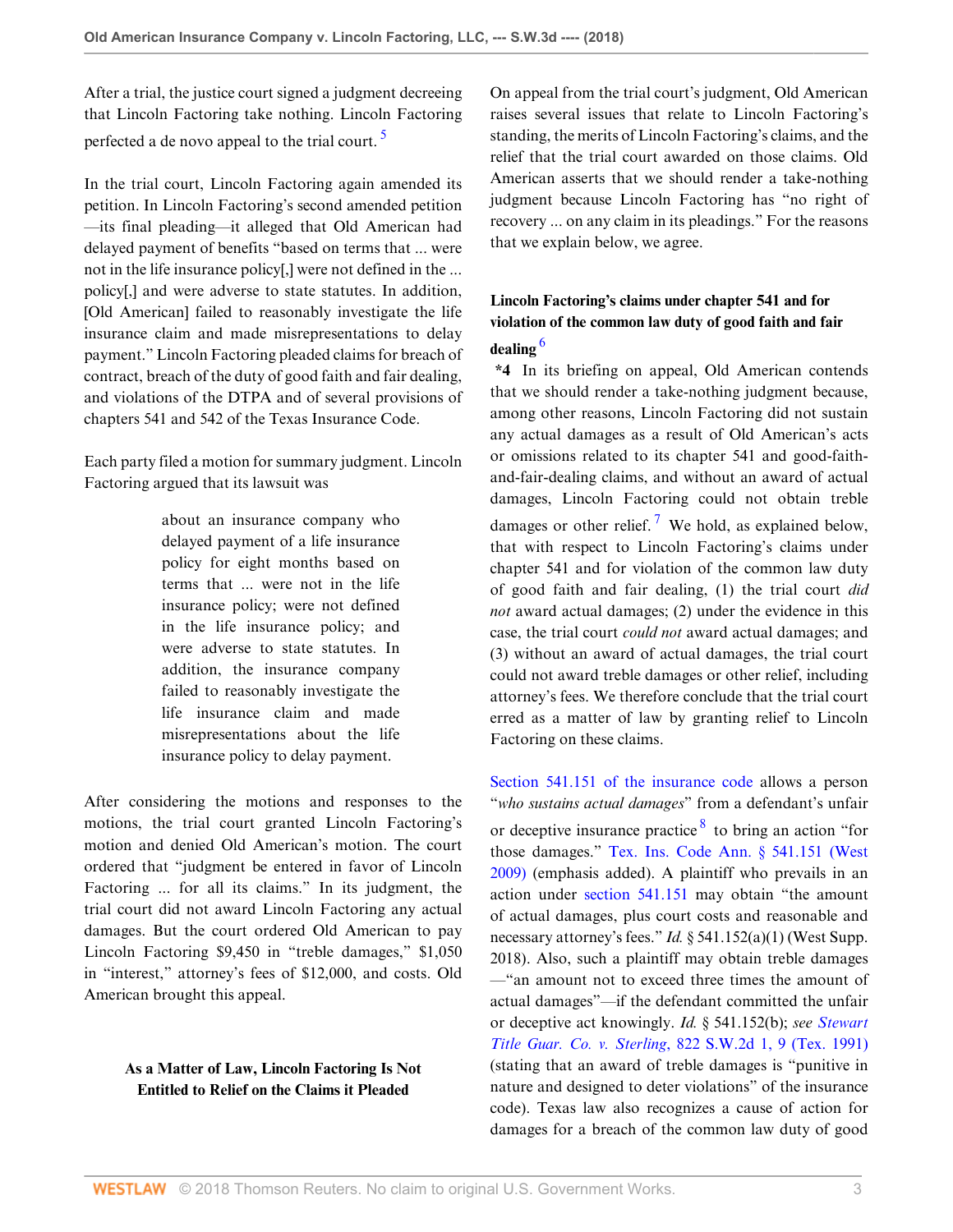faith and fair dealing owed by insurers to insureds and beneficiaries. *See [Viles v. Sec. Nat'l Ins. Co.](http://www.westlaw.com/Link/Document/FullText?findType=Y&serNum=1990065680&pubNum=0000713&originatingDoc=I26caae20e38611e8a1b0e6625e646f8f&refType=RP&fi=co_pp_sp_713_567&originationContext=document&vr=3.0&rs=cblt1.0&transitionType=DocumentItem&contextData=(sc.Default)#co_pp_sp_713_567)*, 788 S.W.2d [566, 567 \(Tex. 1990\)](http://www.westlaw.com/Link/Document/FullText?findType=Y&serNum=1990065680&pubNum=0000713&originatingDoc=I26caae20e38611e8a1b0e6625e646f8f&refType=RP&fi=co_pp_sp_713_567&originationContext=document&vr=3.0&rs=cblt1.0&transitionType=DocumentItem&contextData=(sc.Default)#co_pp_sp_713_567); *[Arnold v. Nat'l Cty. Mut. Fire Ins.](http://www.westlaw.com/Link/Document/FullText?findType=Y&serNum=1987011572&pubNum=0000713&originatingDoc=I26caae20e38611e8a1b0e6625e646f8f&refType=RP&fi=co_pp_sp_713_167&originationContext=document&vr=3.0&rs=cblt1.0&transitionType=DocumentItem&contextData=(sc.Default)#co_pp_sp_713_167) Co.*[, 725 S.W.2d 165, 167–68 \(Tex. 1987\)](http://www.westlaw.com/Link/Document/FullText?findType=Y&serNum=1987011572&pubNum=0000713&originatingDoc=I26caae20e38611e8a1b0e6625e646f8f&refType=RP&fi=co_pp_sp_713_167&originationContext=document&vr=3.0&rs=cblt1.0&transitionType=DocumentItem&contextData=(sc.Default)#co_pp_sp_713_167).

**\*5** Chapter 541 claims and claims for breach of the duty of good faith and fair dealing are tort claims that are independent from a claim for breach of an insurance contract. *See [USAA Tex. Lloyds Co. v. Menchaca](http://www.westlaw.com/Link/Document/FullText?findType=Y&serNum=2044350114&pubNum=0004644&originatingDoc=I26caae20e38611e8a1b0e6625e646f8f&refType=RP&fi=co_pp_sp_4644_489&originationContext=document&vr=3.0&rs=cblt1.0&transitionType=DocumentItem&contextData=(sc.Default)#co_pp_sp_4644_489)*, 545 [S.W.3d 479, 489 \(Tex. 2018\).](http://www.westlaw.com/Link/Document/FullText?findType=Y&serNum=2044350114&pubNum=0004644&originatingDoc=I26caae20e38611e8a1b0e6625e646f8f&refType=RP&fi=co_pp_sp_4644_489&originationContext=document&vr=3.0&rs=cblt1.0&transitionType=DocumentItem&contextData=(sc.Default)#co_pp_sp_4644_489) To recover any damages beyond policy benefits for such claims, the "statutory violation or bad faith must cause an injury that is independent from the loss of benefits." *[Nat'l Sec. Fire](http://www.westlaw.com/Link/Document/FullText?findType=Y&serNum=2041715098&pubNum=0004644&originatingDoc=I26caae20e38611e8a1b0e6625e646f8f&refType=RP&fi=co_pp_sp_4644_848&originationContext=document&vr=3.0&rs=cblt1.0&transitionType=DocumentItem&contextData=(sc.Default)#co_pp_sp_4644_848) & Cas. Co. v. Hurst*[, 523 S.W.3d 840, 848 \(Tex. App.—](http://www.westlaw.com/Link/Document/FullText?findType=Y&serNum=2041715098&pubNum=0004644&originatingDoc=I26caae20e38611e8a1b0e6625e646f8f&refType=RP&fi=co_pp_sp_4644_848&originationContext=document&vr=3.0&rs=cblt1.0&transitionType=DocumentItem&contextData=(sc.Default)#co_pp_sp_4644_848) [Houston \[14th Dist.\] 2017, pet. filed\)](http://www.westlaw.com/Link/Document/FullText?findType=Y&serNum=2041715098&pubNum=0004644&originatingDoc=I26caae20e38611e8a1b0e6625e646f8f&refType=RP&fi=co_pp_sp_4644_848&originationContext=document&vr=3.0&rs=cblt1.0&transitionType=DocumentItem&contextData=(sc.Default)#co_pp_sp_4644_848) ("It is undisputed that Hurst had a right to receive benefits under the insurance policy, and we have held that he received those benefits.... In order to recover any damages beyond policy benefits, the statutory violation or bad faith must cause an injury that is independent from the loss of benefits."); *see Menchaca*[, 545 S.W.3d at 500](http://www.westlaw.com/Link/Document/FullText?findType=Y&serNum=2044350114&pubNum=0004644&originatingDoc=I26caae20e38611e8a1b0e6625e646f8f&refType=RP&fi=co_pp_sp_4644_500&originationContext=document&vr=3.0&rs=cblt1.0&transitionType=DocumentItem&contextData=(sc.Default)#co_pp_sp_4644_500) ("[A]n insurer's statutory violation does not permit the insured to recover *any* damages beyond policy benefits unless the violation causes an injury that is independent from the loss of the benefits."); *[Biasatti v. GuideOne Nat'l Ins. Co.](http://www.westlaw.com/Link/Document/FullText?findType=Y&serNum=2045305587&pubNum=0000999&originatingDoc=I26caae20e38611e8a1b0e6625e646f8f&refType=RP&originationContext=document&vr=3.0&rs=cblt1.0&transitionType=DocumentItem&contextData=(sc.Default))*, No. 07-17-00044-CV, — S.W.3d — , — , 2018 WL [3946352, at \\*3 \(Tex. App.—Amarillo Aug. 16, 2018, pet.](http://www.westlaw.com/Link/Document/FullText?findType=Y&serNum=2045305587&pubNum=0000999&originatingDoc=I26caae20e38611e8a1b0e6625e646f8f&refType=RP&originationContext=document&vr=3.0&rs=cblt1.0&transitionType=DocumentItem&contextData=(sc.Default)) [filed\)](http://www.westlaw.com/Link/Document/FullText?findType=Y&serNum=2045305587&pubNum=0000999&originatingDoc=I26caae20e38611e8a1b0e6625e646f8f&refType=RP&originationContext=document&vr=3.0&rs=cblt1.0&transitionType=DocumentItem&contextData=(sc.Default)) ("[A]n insured can recover actual damages caused by the insurer's statutory violation or bad-faith conduct only if the damages are separate from and differ from benefits under the policy. Consequently, we disagree that the requisite 'independent injury' can be predicated on policy benefits which have already been paid."); *[Turner](http://www.westlaw.com/Link/Document/FullText?findType=Y&serNum=2044681234&pubNum=0000999&originatingDoc=I26caae20e38611e8a1b0e6625e646f8f&refType=RP&originationContext=document&vr=3.0&rs=cblt1.0&transitionType=DocumentItem&contextData=(sc.Default)) v. Peerless Indem. Ins. Co.*[, No. 07-17-00279-CV, 2018](http://www.westlaw.com/Link/Document/FullText?findType=Y&serNum=2044681234&pubNum=0000999&originatingDoc=I26caae20e38611e8a1b0e6625e646f8f&refType=RP&originationContext=document&vr=3.0&rs=cblt1.0&transitionType=DocumentItem&contextData=(sc.Default)) [WL 2709489, at \\*4 \(Tex. App.—Amarillo June 5, 2018,](http://www.westlaw.com/Link/Document/FullText?findType=Y&serNum=2044681234&pubNum=0000999&originatingDoc=I26caae20e38611e8a1b0e6625e646f8f&refType=RP&originationContext=document&vr=3.0&rs=cblt1.0&transitionType=DocumentItem&contextData=(sc.Default)) [no pet.\)](http://www.westlaw.com/Link/Document/FullText?findType=Y&serNum=2044681234&pubNum=0000999&originatingDoc=I26caae20e38611e8a1b0e6625e646f8f&refType=RP&originationContext=document&vr=3.0&rs=cblt1.0&transitionType=DocumentItem&contextData=(sc.Default)) (mem. op.) ("[W]hen benefits are paid per the contract ..., an insured may still pursue extra-contractual causes of action but only when they are not founded upon the loss or injury allegedly covered by the policy. That is, they must be founded on an act that caused injury independent of the policy claim."); *see also [Powell Elec.](http://www.westlaw.com/Link/Document/FullText?findType=Y&serNum=2025972846&pubNum=0000999&originatingDoc=I26caae20e38611e8a1b0e6625e646f8f&refType=RP&originationContext=document&vr=3.0&rs=cblt1.0&transitionType=DocumentItem&contextData=(sc.Default)) [Sys., Inc. v. Nat'l Union Fire Ins. Co.](http://www.westlaw.com/Link/Document/FullText?findType=Y&serNum=2025972846&pubNum=0000999&originatingDoc=I26caae20e38611e8a1b0e6625e646f8f&refType=RP&originationContext=document&vr=3.0&rs=cblt1.0&transitionType=DocumentItem&contextData=(sc.Default))*, No. H-10-993, [2011 WL 3813278, at \\*9 \(S.D. Tex. Aug. 29, 2011\)](http://www.westlaw.com/Link/Document/FullText?findType=Y&serNum=2025972846&pubNum=0000999&originatingDoc=I26caae20e38611e8a1b0e6625e646f8f&refType=RP&originationContext=document&vr=3.0&rs=cblt1.0&transitionType=DocumentItem&contextData=(sc.Default)) (granting summary judgment for the insured on its breachof-contract claim but for the insurer on common-law and statutory claims because the insured "failed to allege damage independent of the damages arising from the underlying breach of the insurance contract"); *[Zhu v. First](http://www.westlaw.com/Link/Document/FullText?findType=Y&serNum=2043808270&pubNum=0004644&originatingDoc=I26caae20e38611e8a1b0e6625e646f8f&refType=RP&fi=co_pp_sp_4644_438&originationContext=document&vr=3.0&rs=cblt1.0&transitionType=DocumentItem&contextData=(sc.Default)#co_pp_sp_4644_438) Cmty. Ins. Co.*[, 543 S.W.3d 428, 438 \(Tex. App.—Houston](http://www.westlaw.com/Link/Document/FullText?findType=Y&serNum=2043808270&pubNum=0004644&originatingDoc=I26caae20e38611e8a1b0e6625e646f8f&refType=RP&fi=co_pp_sp_4644_438&originationContext=document&vr=3.0&rs=cblt1.0&transitionType=DocumentItem&contextData=(sc.Default)#co_pp_sp_4644_438)

[\[14th Dist.\] 2018, pet. filed\)](http://www.westlaw.com/Link/Document/FullText?findType=Y&serNum=2043808270&pubNum=0004644&originatingDoc=I26caae20e38611e8a1b0e6625e646f8f&refType=RP&fi=co_pp_sp_4644_438&originationContext=document&vr=3.0&rs=cblt1.0&transitionType=DocumentItem&contextData=(sc.Default)#co_pp_sp_4644_438) (holding that a plaintiff could not assert a chapter 541 claim as a matter of law because the plaintiff had "received the benefits to which he was entitled under the policy and ha[d] not alleged any act so extreme as to cause independent injury").

<span id="page-3-0"></span>Here, perhaps because the evidence conclusively showed that Old American paid all benefits under Barnes's insurance policy, the trial court did not award any actual damages. And under the cases cited above, the trial court *could not* have awarded such damages because the record does not contain any allegation or proof that Lincoln Factoring suffered an injury that was independent of the benefits it sought under the policy; instead, the record conclusively shows that the damages for which Lincoln Factoring pleaded and presented evidence flowed from the denial of policy benefits. [9](#page-6-8) *See Menchaca*[, 545 S.W.3d at](http://www.westlaw.com/Link/Document/FullText?findType=Y&serNum=2044350114&pubNum=0004644&originatingDoc=I26caae20e38611e8a1b0e6625e646f8f&refType=RP&fi=co_pp_sp_4644_500&originationContext=document&vr=3.0&rs=cblt1.0&transitionType=DocumentItem&contextData=(sc.Default)#co_pp_sp_4644_500) [500](http://www.westlaw.com/Link/Document/FullText?findType=Y&serNum=2044350114&pubNum=0004644&originatingDoc=I26caae20e38611e8a1b0e6625e646f8f&refType=RP&fi=co_pp_sp_4644_500&originationContext=document&vr=3.0&rs=cblt1.0&transitionType=DocumentItem&contextData=(sc.Default)#co_pp_sp_4644_500) (explaining that an injury is not "independent" from the right to receive policy benefits if the injury "flows" or "stems" from the denial of that right); *Hurst*[, 523 S.W.3d](http://www.westlaw.com/Link/Document/FullText?findType=Y&serNum=2041715098&pubNum=0004644&originatingDoc=I26caae20e38611e8a1b0e6625e646f8f&refType=RP&fi=co_pp_sp_4644_848&originationContext=document&vr=3.0&rs=cblt1.0&transitionType=DocumentItem&contextData=(sc.Default)#co_pp_sp_4644_848) [at 848.](http://www.westlaw.com/Link/Document/FullText?findType=Y&serNum=2041715098&pubNum=0004644&originatingDoc=I26caae20e38611e8a1b0e6625e646f8f&refType=RP&fi=co_pp_sp_4644_848&originationContext=document&vr=3.0&rs=cblt1.0&transitionType=DocumentItem&contextData=(sc.Default)#co_pp_sp_4644_848) Thus, with respect to Lincoln Factoring's claims under chapter 541 and for breach of the duty of good faith and fair dealing, we hold both that (1) the evidence is legally insufficient to prove any actual damages, and (2) as a matter of law under the facts presented, where there is no allegation or evidence of an independent injury, such damages cannot be awarded.

Although the trial court did not award actual damages, it awarded \$9,450 in "treble damages" and \$12,000 in attorney's fees, presumably under section 541.152. *See* Tex. Ins. Code Ann. §  $541.152(a)(1)$ , [\(b\)](http://www.westlaw.com/Link/Document/FullText?findType=L&pubNum=1000178&cite=TXINS541.152&originatingDoc=I26caae20e38611e8a1b0e6625e646f8f&refType=SP&originationContext=document&vr=3.0&rs=cblt1.0&transitionType=DocumentItem&contextData=(sc.Default)#co_pp_a83b000018c76). But without an award of actual damages, the trial court could not award treble damages. *See id.* [§ 541.152\(b\)](http://www.westlaw.com/Link/Document/FullText?findType=L&pubNum=1000178&cite=TXINS541.152&originatingDoc=I26caae20e38611e8a1b0e6625e646f8f&refType=SP&originationContext=document&vr=3.0&rs=cblt1.0&transitionType=DocumentItem&contextData=(sc.Default)#co_pp_a83b000018c76) (stating that when a defendant knowingly commits an act that violates chapter 541, the "the trier of fact may award an amount *not to exceed three times the amount of actual damages*" (emphasis added) ); *[Allstate Indem. Co. v.](http://www.westlaw.com/Link/Document/FullText?findType=Y&serNum=2008725138&pubNum=0000999&originatingDoc=I26caae20e38611e8a1b0e6625e646f8f&refType=RP&originationContext=document&vr=3.0&rs=cblt1.0&transitionType=DocumentItem&contextData=(sc.Default)) Hyman*[, No. 06-05-00064-CV, 2006 WL 694014, at \\*11](http://www.westlaw.com/Link/Document/FullText?findType=Y&serNum=2008725138&pubNum=0000999&originatingDoc=I26caae20e38611e8a1b0e6625e646f8f&refType=RP&originationContext=document&vr=3.0&rs=cblt1.0&transitionType=DocumentItem&contextData=(sc.Default)) [\(Tex. App.—Texarkana Mar. 21, 2006, no pet.\)](http://www.westlaw.com/Link/Document/FullText?findType=Y&serNum=2008725138&pubNum=0000999&originatingDoc=I26caae20e38611e8a1b0e6625e646f8f&refType=RP&originationContext=document&vr=3.0&rs=cblt1.0&transitionType=DocumentItem&contextData=(sc.Default)) (mem. op.) (stating that [section 541.152](http://www.westlaw.com/Link/Document/FullText?findType=L&pubNum=1000178&cite=TXINS541.152&originatingDoc=I26caae20e38611e8a1b0e6625e646f8f&refType=LQ&originationContext=document&vr=3.0&rs=cblt1.0&transitionType=DocumentItem&contextData=(sc.Default)) "limits a plaintiff's recovery to three times actual damages"); *[Household Fin.](http://www.westlaw.com/Link/Document/FullText?findType=Y&serNum=2031921411&pubNum=0000999&originatingDoc=I26caae20e38611e8a1b0e6625e646f8f&refType=RP&originationContext=document&vr=3.0&rs=cblt1.0&transitionType=DocumentItem&contextData=(sc.Default)) [Corp. III v. DTND Sierra Invs., LLC](http://www.westlaw.com/Link/Document/FullText?findType=Y&serNum=2031921411&pubNum=0000999&originatingDoc=I26caae20e38611e8a1b0e6625e646f8f&refType=RP&originationContext=document&vr=3.0&rs=cblt1.0&transitionType=DocumentItem&contextData=(sc.Default))*, No. 04-13-00033- [CV, 2013 WL 5948899, at \\*12 \(Tex. App.—San Antonio](http://www.westlaw.com/Link/Document/FullText?findType=Y&serNum=2031921411&pubNum=0000999&originatingDoc=I26caae20e38611e8a1b0e6625e646f8f&refType=RP&originationContext=document&vr=3.0&rs=cblt1.0&transitionType=DocumentItem&contextData=(sc.Default)) [Nov. 6, 2013, no pet.\)](http://www.westlaw.com/Link/Document/FullText?findType=Y&serNum=2031921411&pubNum=0000999&originatingDoc=I26caae20e38611e8a1b0e6625e646f8f&refType=RP&originationContext=document&vr=3.0&rs=cblt1.0&transitionType=DocumentItem&contextData=(sc.Default)) (mem. op.) ("In the absence of actual damages, there is nothing to treble."). Thus, the trial court's award of \$9,450 in "treble damages" in the absence of an award of actual damages cannot be sustained. Further, without awarding actual damages, the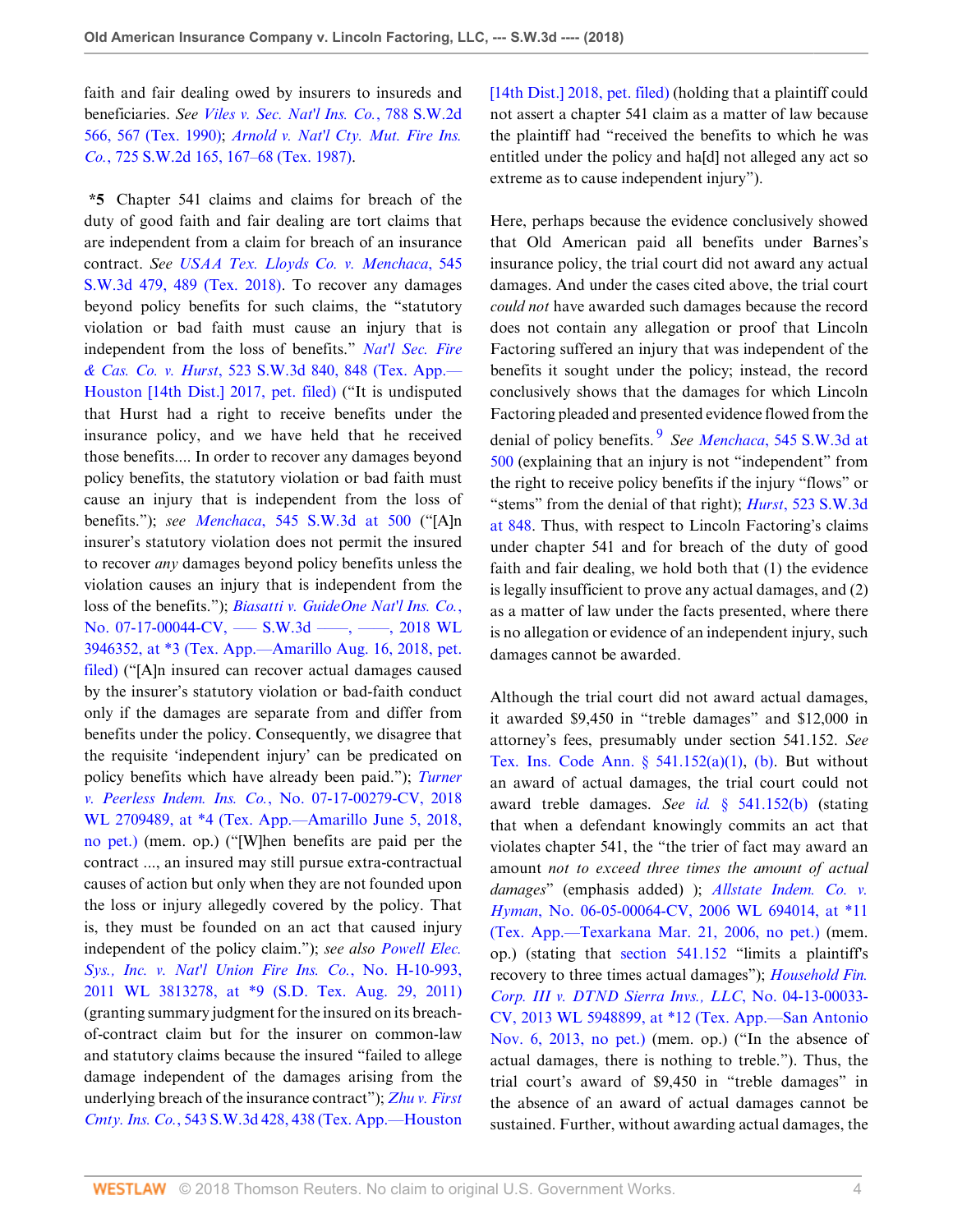<span id="page-4-0"></span>trial court could not award attorney's fees under chapter 541, and the award of \$12,000 in attorney's fees is likewise not sustainable. [10](#page-6-9) *See* [Tex. Ins. Code Ann. § 541.152\(a\)](http://www.westlaw.com/Link/Document/FullText?findType=L&pubNum=1000178&cite=TXINS541.152&originatingDoc=I26caae20e38611e8a1b0e6625e646f8f&refType=SP&originationContext=document&vr=3.0&rs=cblt1.0&transitionType=DocumentItem&contextData=(sc.Default)#co_pp_7b9b000044381) [\(1\);](http://www.westlaw.com/Link/Document/FullText?findType=L&pubNum=1000178&cite=TXINS541.152&originatingDoc=I26caae20e38611e8a1b0e6625e646f8f&refType=SP&originationContext=document&vr=3.0&rs=cblt1.0&transitionType=DocumentItem&contextData=(sc.Default)#co_pp_7b9b000044381) *[State Farm Life Ins. Co. v. Beaston](http://www.westlaw.com/Link/Document/FullText?findType=Y&serNum=1995139082&pubNum=0000713&originatingDoc=I26caae20e38611e8a1b0e6625e646f8f&refType=RP&fi=co_pp_sp_713_437&originationContext=document&vr=3.0&rs=cblt1.0&transitionType=DocumentItem&contextData=(sc.Default)#co_pp_sp_713_437)*, 907 S.W.2d [430, 437 \(Tex. 1995\);](http://www.westlaw.com/Link/Document/FullText?findType=Y&serNum=1995139082&pubNum=0000713&originatingDoc=I26caae20e38611e8a1b0e6625e646f8f&refType=RP&fi=co_pp_sp_713_437&originationContext=document&vr=3.0&rs=cblt1.0&transitionType=DocumentItem&contextData=(sc.Default)#co_pp_sp_713_437) *[Guidry v. Envtl. Procedures, Inc.](http://www.westlaw.com/Link/Document/FullText?findType=Y&serNum=2028610227&pubNum=0004644&originatingDoc=I26caae20e38611e8a1b0e6625e646f8f&refType=RP&fi=co_pp_sp_4644_860&originationContext=document&vr=3.0&rs=cblt1.0&transitionType=DocumentItem&contextData=(sc.Default)#co_pp_sp_4644_860)*, [388 S.W.3d 845, 860 \(Tex. App.—Houston \[14th Dist.\]](http://www.westlaw.com/Link/Document/FullText?findType=Y&serNum=2028610227&pubNum=0004644&originatingDoc=I26caae20e38611e8a1b0e6625e646f8f&refType=RP&fi=co_pp_sp_4644_860&originationContext=document&vr=3.0&rs=cblt1.0&transitionType=DocumentItem&contextData=(sc.Default)#co_pp_sp_4644_860)

[2012, pet. denied\)](http://www.westlaw.com/Link/Document/FullText?findType=Y&serNum=2028610227&pubNum=0004644&originatingDoc=I26caae20e38611e8a1b0e6625e646f8f&refType=RP&fi=co_pp_sp_4644_860&originationContext=document&vr=3.0&rs=cblt1.0&transitionType=DocumentItem&contextData=(sc.Default)#co_pp_sp_4644_860) ("A plaintiff who does not recover actual damages cannot recover attorneys' fees under the Insurance Code.").

<span id="page-4-1"></span>**\*6** For all of these reasons, assuming, without deciding, that Lincoln Factoring proved otherwise meritorious claims  $11$  of Old American's unfair or deceptive insurance practices under chapter 541 and of Old American's breach of the common law duty of good faith and fair dealing, we hold that as a matter of law under the evidence contained within the record, Lincoln Factoring is not entitled to relief based on those claims. Thus, we sustain Old American's seventh and ninth issues, and we will reverse the trial court's judgment with respect to those claims and render judgment for Old American. [12](#page-7-1) *See* [Tex. R. App. P. 47.1](http://www.westlaw.com/Link/Document/FullText?findType=L&pubNum=1005293&cite=TXRRAPR47.1&originatingDoc=I26caae20e38611e8a1b0e6625e646f8f&refType=LQ&originationContext=document&vr=3.0&rs=cblt1.0&transitionType=DocumentItem&contextData=(sc.Default)); *Beaston*[, 907 S.W.2d at 435–38](http://www.westlaw.com/Link/Document/FullText?findType=Y&serNum=1995139082&pubNum=0000713&originatingDoc=I26caae20e38611e8a1b0e6625e646f8f&refType=RP&fi=co_pp_sp_713_435&originationContext=document&vr=3.0&rs=cblt1.0&transitionType=DocumentItem&contextData=(sc.Default)#co_pp_sp_713_435) (declining to address the merits of a jury's finding that defendants engaged in an unfair or deceptive insurance practice because the only damages awarded by the jury were reversible for a reason independent of the liability finding).

#### **Lincoln Factoring's claims under chapter 542**

<span id="page-4-3"></span>In its second issue, which concerns Lincoln Factoring's chapter 542 claims, Old American contends that under the plain language of the provisions under which Lincoln Factoring sued, Lincoln Factoring does not have standing.  $\frac{13}{2}$  $\frac{13}{2}$  $\frac{13}{2}$  Lincoln Factoring brought claims under [sections 542.003,](http://www.westlaw.com/Link/Document/FullText?findType=L&pubNum=1000178&cite=TXINS542.003&originatingDoc=I26caae20e38611e8a1b0e6625e646f8f&refType=LQ&originationContext=document&vr=3.0&rs=cblt1.0&transitionType=DocumentItem&contextData=(sc.Default)) [542.055](http://www.westlaw.com/Link/Document/FullText?findType=L&pubNum=1000178&cite=TXINS542.055&originatingDoc=I26caae20e38611e8a1b0e6625e646f8f&refType=LQ&originationContext=document&vr=3.0&rs=cblt1.0&transitionType=DocumentItem&contextData=(sc.Default)), [542.056,](http://www.westlaw.com/Link/Document/FullText?findType=L&pubNum=1000178&cite=TXINS542.056&originatingDoc=I26caae20e38611e8a1b0e6625e646f8f&refType=LQ&originationContext=document&vr=3.0&rs=cblt1.0&transitionType=DocumentItem&contextData=(sc.Default)) and [542.058 of](http://www.westlaw.com/Link/Document/FullText?findType=L&pubNum=1000178&cite=TXINS542.058&originatingDoc=I26caae20e38611e8a1b0e6625e646f8f&refType=LQ&originationContext=document&vr=3.0&rs=cblt1.0&transitionType=DocumentItem&contextData=(sc.Default)) [the insurance code.](http://www.westlaw.com/Link/Document/FullText?findType=L&pubNum=1000178&cite=TXINS542.058&originatingDoc=I26caae20e38611e8a1b0e6625e646f8f&refType=LQ&originationContext=document&vr=3.0&rs=cblt1.0&transitionType=DocumentItem&contextData=(sc.Default)) Old American argues that Lincoln Factoring lacks standing under [section 542.003](http://www.westlaw.com/Link/Document/FullText?findType=L&pubNum=1000178&cite=TXINS542.003&originatingDoc=I26caae20e38611e8a1b0e6625e646f8f&refType=LQ&originationContext=document&vr=3.0&rs=cblt1.0&transitionType=DocumentItem&contextData=(sc.Default)) because that section does not provide for a private cause of action. Old American further contends Lincoln Factoring lacks standing under the other sections because claims under those sections may only be brought by an insured or a named beneficiary. We agree with these contentions.

"Standing" is a question of law that generally concerns whether a plaintiff has a sufficient justiciable interest in a suit's outcome to be entitled to a judicial determination. *In re H.S.*[, 550 S.W.3d 151, 155 \(Tex. 2018\).](http://www.westlaw.com/Link/Document/FullText?findType=Y&serNum=2044751255&pubNum=0004644&originatingDoc=I26caae20e38611e8a1b0e6625e646f8f&refType=RP&fi=co_pp_sp_4644_155&originationContext=document&vr=3.0&rs=cblt1.0&transitionType=DocumentItem&contextData=(sc.Default)#co_pp_sp_4644_155) If a plaintiff does not have standing to assert a claim, a court lacks subject-matter jurisdiction to decide it. *[Id.](http://www.westlaw.com/Link/Document/FullText?findType=Y&serNum=2044751255&pubNum=0004644&originatingDoc=I26caae20e38611e8a1b0e6625e646f8f&refType=RP&originationContext=document&vr=3.0&rs=cblt1.0&transitionType=DocumentItem&contextData=(sc.Default))*; *see [Heckman](http://www.westlaw.com/Link/Document/FullText?findType=Y&serNum=2027861984&pubNum=0004644&originatingDoc=I26caae20e38611e8a1b0e6625e646f8f&refType=RP&fi=co_pp_sp_4644_150&originationContext=document&vr=3.0&rs=cblt1.0&transitionType=DocumentItem&contextData=(sc.Default)#co_pp_sp_4644_150) v. Williamson Cty.*[, 369 S.W.3d 137, 150 \(Tex. 2012\)](http://www.westlaw.com/Link/Document/FullText?findType=Y&serNum=2027861984&pubNum=0004644&originatingDoc=I26caae20e38611e8a1b0e6625e646f8f&refType=RP&fi=co_pp_sp_4644_150&originationContext=document&vr=3.0&rs=cblt1.0&transitionType=DocumentItem&contextData=(sc.Default)#co_pp_sp_4644_150) ("Standing is a constitutional prerequisite to suit.").

When standing has been conferred by statute, the statute serves as the proper framework for the standing analysis. *In re Russell*[, 321 S.W.3d 846, 856 \(Tex. App.—Fort](http://www.westlaw.com/Link/Document/FullText?findType=Y&serNum=2022873298&pubNum=0004644&originatingDoc=I26caae20e38611e8a1b0e6625e646f8f&refType=RP&fi=co_pp_sp_4644_856&originationContext=document&vr=3.0&rs=cblt1.0&transitionType=DocumentItem&contextData=(sc.Default)#co_pp_sp_4644_856) [Worth 2010, orig. proceeding \[mand. denied\] \)](http://www.westlaw.com/Link/Document/FullText?findType=Y&serNum=2022873298&pubNum=0004644&originatingDoc=I26caae20e38611e8a1b0e6625e646f8f&refType=RP&fi=co_pp_sp_4644_856&originationContext=document&vr=3.0&rs=cblt1.0&transitionType=DocumentItem&contextData=(sc.Default)#co_pp_sp_4644_856). In such a case, we must determine "upon whom the Texas Legislature conferred standing and whether the claimant in question falls in that category." *[In re Sullivan](http://www.westlaw.com/Link/Document/FullText?findType=Y&serNum=2006267605&pubNum=0004644&originatingDoc=I26caae20e38611e8a1b0e6625e646f8f&refType=RP&fi=co_pp_sp_4644_915&originationContext=document&vr=3.0&rs=cblt1.0&transitionType=DocumentItem&contextData=(sc.Default)#co_pp_sp_4644_915)*, 157 [S.W.3d 911, 915 \(Tex. App.—Houston \[14th Dist.\] 2005,](http://www.westlaw.com/Link/Document/FullText?findType=Y&serNum=2006267605&pubNum=0004644&originatingDoc=I26caae20e38611e8a1b0e6625e646f8f&refType=RP&fi=co_pp_sp_4644_915&originationContext=document&vr=3.0&rs=cblt1.0&transitionType=DocumentItem&contextData=(sc.Default)#co_pp_sp_4644_915) [orig. proceeding \[mand. denied\] \)](http://www.westlaw.com/Link/Document/FullText?findType=Y&serNum=2006267605&pubNum=0004644&originatingDoc=I26caae20e38611e8a1b0e6625e646f8f&refType=RP&fi=co_pp_sp_4644_915&originationContext=document&vr=3.0&rs=cblt1.0&transitionType=DocumentItem&contextData=(sc.Default)#co_pp_sp_4644_915). "For statutory standing to apply, the plaintiff must allege and show how he has been injured or wronged within the parameters of the statutory language." *[Hernandez v. Truck Ins. Exch.](http://www.westlaw.com/Link/Document/FullText?findType=Y&serNum=2044776286&pubNum=0004644&originatingDoc=I26caae20e38611e8a1b0e6625e646f8f&refType=RP&fi=co_pp_sp_4644_698&originationContext=document&vr=3.0&rs=cblt1.0&transitionType=DocumentItem&contextData=(sc.Default)#co_pp_sp_4644_698)*, 553 [S.W.3d 689, 698 \(Tex. App.—Fort Worth 2018, pet. filed\)](http://www.westlaw.com/Link/Document/FullText?findType=Y&serNum=2044776286&pubNum=0004644&originatingDoc=I26caae20e38611e8a1b0e6625e646f8f&refType=RP&fi=co_pp_sp_4644_698&originationContext=document&vr=3.0&rs=cblt1.0&transitionType=DocumentItem&contextData=(sc.Default)#co_pp_sp_4644_698).

<span id="page-4-4"></span><span id="page-4-2"></span>**\*7** [Section 542.003](http://www.westlaw.com/Link/Document/FullText?findType=L&pubNum=1000178&cite=TXINS542.003&originatingDoc=I26caae20e38611e8a1b0e6625e646f8f&refType=LQ&originationContext=document&vr=3.0&rs=cblt1.0&transitionType=DocumentItem&contextData=(sc.Default)), a provision within the Unfair Claim Settlement Practices Act,  $^{14}$  $^{14}$  $^{14}$  states that an insurer may "not engage in an unfair claim settlement practice" and provides a list of practices that are unfair. [Tex.](http://www.westlaw.com/Link/Document/FullText?findType=L&pubNum=1000178&cite=TXINS542.003&originatingDoc=I26caae20e38611e8a1b0e6625e646f8f&refType=SP&originationContext=document&vr=3.0&rs=cblt1.0&transitionType=DocumentItem&contextData=(sc.Default)#co_pp_8b3b0000958a4) Ins. Code Ann.  $\S$  542.003(a)[–\(b\)](http://www.westlaw.com/Link/Document/FullText?findType=L&pubNum=1000178&cite=TXINS542.003&originatingDoc=I26caae20e38611e8a1b0e6625e646f8f&refType=SP&originationContext=document&vr=3.0&rs=cblt1.0&transitionType=DocumentItem&contextData=(sc.Default)#co_pp_a83b000018c76). The Act provides for administrative enforcement of its terms by the Texas Department of Insurance and does not explicitly create a private cause of action for violations. *Id.* §§ 542.008–.012. State and federal courts in Texas have repeatedly held that violations of the Act, including violations of [section](http://www.westlaw.com/Link/Document/FullText?findType=L&pubNum=1000178&cite=TXINS542.003&originatingDoc=I26caae20e38611e8a1b0e6625e646f8f&refType=LQ&originationContext=document&vr=3.0&rs=cblt1.0&transitionType=DocumentItem&contextData=(sc.Default)) [542.003,](http://www.westlaw.com/Link/Document/FullText?findType=L&pubNum=1000178&cite=TXINS542.003&originatingDoc=I26caae20e38611e8a1b0e6625e646f8f&refType=LQ&originationContext=document&vr=3.0&rs=cblt1.0&transitionType=DocumentItem&contextData=(sc.Default)) may not be litigated through a private lawsuit brought against the insurer. *See [Terry v. Safeco Ins. Co.](http://www.westlaw.com/Link/Document/FullText?findType=Y&serNum=2030085455&pubNum=0004637&originatingDoc=I26caae20e38611e8a1b0e6625e646f8f&refType=RP&fi=co_pp_sp_4637_714&originationContext=document&vr=3.0&rs=cblt1.0&transitionType=DocumentItem&contextData=(sc.Default)#co_pp_sp_4637_714) of Am.*[, 930 F.Supp.2d 702, 714 \(S.D. Tex. 2013\)](http://www.westlaw.com/Link/Document/FullText?findType=Y&serNum=2030085455&pubNum=0004637&originatingDoc=I26caae20e38611e8a1b0e6625e646f8f&refType=RP&fi=co_pp_sp_4637_714&originationContext=document&vr=3.0&rs=cblt1.0&transitionType=DocumentItem&contextData=(sc.Default)#co_pp_sp_4637_714) ("The Terrys' claims fail because there is no private right of action under the Unfair Settlement Practices Act."); *[Great](http://www.westlaw.com/Link/Document/FullText?findType=Y&serNum=2028590600&pubNum=0000999&originatingDoc=I26caae20e38611e8a1b0e6625e646f8f&refType=RP&originationContext=document&vr=3.0&rs=cblt1.0&transitionType=DocumentItem&contextData=(sc.Default)) Am. Assur. Co. v. Wills*[, No. SA-10-CV-353-XR, 2012](http://www.westlaw.com/Link/Document/FullText?findType=Y&serNum=2028590600&pubNum=0000999&originatingDoc=I26caae20e38611e8a1b0e6625e646f8f&refType=RP&originationContext=document&vr=3.0&rs=cblt1.0&transitionType=DocumentItem&contextData=(sc.Default)) [WL 3962037, at \\*2 \(W.D. Tex. Sept. 10, 2012\)](http://www.westlaw.com/Link/Document/FullText?findType=Y&serNum=2028590600&pubNum=0000999&originatingDoc=I26caae20e38611e8a1b0e6625e646f8f&refType=RP&originationContext=document&vr=3.0&rs=cblt1.0&transitionType=DocumentItem&contextData=(sc.Default)) (agreeing that "only the Texas Department of Insurance can bring a claim under [section 542.003](http://www.westlaw.com/Link/Document/FullText?findType=L&pubNum=1000178&cite=TXINS542.003&originatingDoc=I26caae20e38611e8a1b0e6625e646f8f&refType=LQ&originationContext=document&vr=3.0&rs=cblt1.0&transitionType=DocumentItem&contextData=(sc.Default))"); *[First Am. Title Ins. Co.](http://www.westlaw.com/Link/Document/FullText?findType=Y&serNum=2036266580&pubNum=0000999&originatingDoc=I26caae20e38611e8a1b0e6625e646f8f&refType=RP&originationContext=document&vr=3.0&rs=cblt1.0&transitionType=DocumentItem&contextData=(sc.Default)) v. Patriot Bank*[, No. 01-14-00170-CV, 2015 WL 2228549,](http://www.westlaw.com/Link/Document/FullText?findType=Y&serNum=2036266580&pubNum=0000999&originatingDoc=I26caae20e38611e8a1b0e6625e646f8f&refType=RP&originationContext=document&vr=3.0&rs=cblt1.0&transitionType=DocumentItem&contextData=(sc.Default)) [at \\*7 \(Tex. App.—Houston \[1st Dist.\] May 12, 2015, no](http://www.westlaw.com/Link/Document/FullText?findType=Y&serNum=2036266580&pubNum=0000999&originatingDoc=I26caae20e38611e8a1b0e6625e646f8f&refType=RP&originationContext=document&vr=3.0&rs=cblt1.0&transitionType=DocumentItem&contextData=(sc.Default)) [pet.\)](http://www.westlaw.com/Link/Document/FullText?findType=Y&serNum=2036266580&pubNum=0000999&originatingDoc=I26caae20e38611e8a1b0e6625e646f8f&refType=RP&originationContext=document&vr=3.0&rs=cblt1.0&transitionType=DocumentItem&contextData=(sc.Default)) (mem. op.) (holding that there is no private cause of action for violations of [section 542.003](http://www.westlaw.com/Link/Document/FullText?findType=L&pubNum=1000178&cite=TXINS542.003&originatingDoc=I26caae20e38611e8a1b0e6625e646f8f&refType=LQ&originationContext=document&vr=3.0&rs=cblt1.0&transitionType=DocumentItem&contextData=(sc.Default))). We agree with these decisions and hold that Lincoln Factoring does not have standing to litigate a claim under [section 542.003.](http://www.westlaw.com/Link/Document/FullText?findType=L&pubNum=1000178&cite=TXINS542.003&originatingDoc=I26caae20e38611e8a1b0e6625e646f8f&refType=LQ&originationContext=document&vr=3.0&rs=cblt1.0&transitionType=DocumentItem&contextData=(sc.Default))<sup>[15](#page-7-4)</sup>

<span id="page-4-5"></span>Lincoln Factoring also pleaded causes of action under subchapter B of chapter 542, which concerns the prompt payment of "claims." *See* [Tex. Ins. Code Ann. §§](http://www.westlaw.com/Link/Document/FullText?findType=L&pubNum=1000178&cite=TXINS542.051&originatingDoc=I26caae20e38611e8a1b0e6625e646f8f&refType=LQ&originationContext=document&vr=3.0&rs=cblt1.0&transitionType=DocumentItem&contextData=(sc.Default)) [542.051–](http://www.westlaw.com/Link/Document/FullText?findType=L&pubNum=1000178&cite=TXINS542.051&originatingDoc=I26caae20e38611e8a1b0e6625e646f8f&refType=LQ&originationContext=document&vr=3.0&rs=cblt1.0&transitionType=DocumentItem&contextData=(sc.Default)).061 (West 2009 & Supp. 2018). When an insurer is liable for not promptly paying a "claim" under the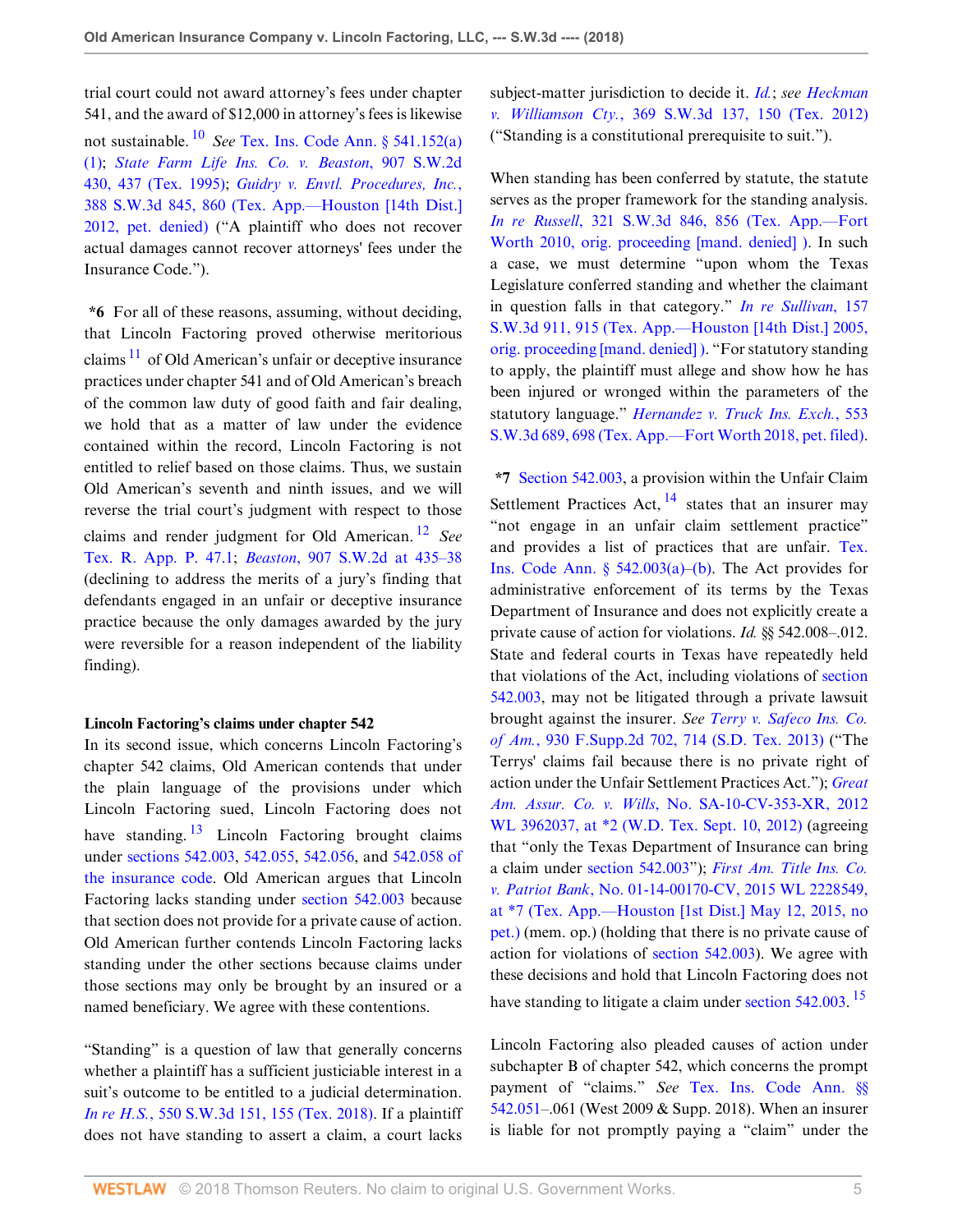provisions of subchapter B, the trial court may order the insurer to pay the amount of the "claim" and "interest on the amount of the claim at the rate of 18 percent a year as damages." *Id.* § 542.060(a). [16](#page-7-5)

<span id="page-5-0"></span>Under the statute's explicit language, a "claim" that is subject to the provisions of subchapter B is a first-party claim that is "made by an insured or policyholder under an insurance policy or contract *or by a beneficiary named in the policy or contract*" and that "must be paid by the insurer *directly to the insured or beneficiary.*" *Id.* § 542.051(2)(A)–(B); *see also id.* [§§ 542.055,](http://www.westlaw.com/Link/Document/FullText?findType=L&pubNum=1000178&cite=TXINS542.055&originatingDoc=I26caae20e38611e8a1b0e6625e646f8f&refType=LQ&originationContext=document&vr=3.0&rs=cblt1.0&transitionType=DocumentItem&contextData=(sc.Default)) .056, .058 (delineating requirements for the processing and payment of a "claim"), § 542.060 (providing for a cause of action when an insurer is liable for a "claim" and violates a provision of the subchapter); *[State Farm Life Ins. Co.](http://www.westlaw.com/Link/Document/FullText?findType=Y&serNum=2011431371&pubNum=0004644&originatingDoc=I26caae20e38611e8a1b0e6625e646f8f&refType=RP&fi=co_pp_sp_4644_802&originationContext=document&vr=3.0&rs=cblt1.0&transitionType=DocumentItem&contextData=(sc.Default)#co_pp_sp_4644_802) v. Martinez*[, 216 S.W.3d 799, 802 \(Tex. 2007\)](http://www.westlaw.com/Link/Document/FullText?findType=Y&serNum=2011431371&pubNum=0004644&originatingDoc=I26caae20e38611e8a1b0e6625e646f8f&refType=RP&fi=co_pp_sp_4644_802&originationContext=document&vr=3.0&rs=cblt1.0&transitionType=DocumentItem&contextData=(sc.Default)#co_pp_sp_4644_802) (stating that the "statute defines a 'claim' to ... limit coverage to beneficiaries named in the policy"). Under the plain meaning of subchapter  $B$ ,  $^{17}$  $^{17}$  $^{17}$  only a beneficiary named in a policy or contract may sue for an insurer's acts with respect to a "claim." *See Martinez*[, 216 S.W.3d at](http://www.westlaw.com/Link/Document/FullText?findType=Y&serNum=2011431371&pubNum=0004644&originatingDoc=I26caae20e38611e8a1b0e6625e646f8f&refType=RP&fi=co_pp_sp_4644_802&originationContext=document&vr=3.0&rs=cblt1.0&transitionType=DocumentItem&contextData=(sc.Default)#co_pp_sp_4644_802) [802](http://www.westlaw.com/Link/Document/FullText?findType=Y&serNum=2011431371&pubNum=0004644&originatingDoc=I26caae20e38611e8a1b0e6625e646f8f&refType=RP&fi=co_pp_sp_4644_802&originationContext=document&vr=3.0&rs=cblt1.0&transitionType=DocumentItem&contextData=(sc.Default)#co_pp_sp_4644_802); *see also [DeLeon v. Lloyd's London,](http://www.westlaw.com/Link/Document/FullText?findType=Y&serNum=2001616184&pubNum=0000506&originatingDoc=I26caae20e38611e8a1b0e6625e646f8f&refType=RP&fi=co_pp_sp_506_354&originationContext=document&vr=3.0&rs=cblt1.0&transitionType=DocumentItem&contextData=(sc.Default)#co_pp_sp_506_354)* 259 F.3d 344, [354 \(5th Cir. 2001\)](http://www.westlaw.com/Link/Document/FullText?findType=Y&serNum=2001616184&pubNum=0000506&originatingDoc=I26caae20e38611e8a1b0e6625e646f8f&refType=RP&fi=co_pp_sp_506_354&originationContext=document&vr=3.0&rs=cblt1.0&transitionType=DocumentItem&contextData=(sc.Default)#co_pp_sp_506_354) (stating that the prompt payment statute concerns the "relationship between the insurer and the 'named' beneficiary—not the lawful, yet unnamed beneficiary," and holding that the statutory interest penalty did not apply because the plaintiff was not named in the policy as a beneficiary); *[Sparkman v. Reliastar](http://www.westlaw.com/Link/Document/FullText?findType=Y&serNum=2016106820&pubNum=0000999&originatingDoc=I26caae20e38611e8a1b0e6625e646f8f&refType=RP&originationContext=document&vr=3.0&rs=cblt1.0&transitionType=DocumentItem&contextData=(sc.Default)) Life Ins. Co.*[, No. 13-03-00500-CV, 2008 WL 2058216,](http://www.westlaw.com/Link/Document/FullText?findType=Y&serNum=2016106820&pubNum=0000999&originatingDoc=I26caae20e38611e8a1b0e6625e646f8f&refType=RP&originationContext=document&vr=3.0&rs=cblt1.0&transitionType=DocumentItem&contextData=(sc.Default)) [at \\*9 \(Tex. App.—Corpus Christi May 15, 2008, pet.](http://www.westlaw.com/Link/Document/FullText?findType=Y&serNum=2016106820&pubNum=0000999&originatingDoc=I26caae20e38611e8a1b0e6625e646f8f&refType=RP&originationContext=document&vr=3.0&rs=cblt1.0&transitionType=DocumentItem&contextData=(sc.Default)) [denied\)](http://www.westlaw.com/Link/Document/FullText?findType=Y&serNum=2016106820&pubNum=0000999&originatingDoc=I26caae20e38611e8a1b0e6625e646f8f&refType=RP&originationContext=document&vr=3.0&rs=cblt1.0&transitionType=DocumentItem&contextData=(sc.Default)) (mem. op.) (stating that the prompt-payment provisions limit causes of action "to a beneficiary named in the policy" and concluding that the provisions did not "provide relief to a party who [was] not named a beneficiary in the policy or contract but [was] merely deemed [a] proper beneficiary after litigation"). <sup>[18](#page-7-7)</sup> We reject Lincoln Factoring's contention that its position among the category of claimants who may sue under chapter 542 is a matter of capacity, which cannot be litigated for the first time on appeal, rather than a matter of standing, which can. *See Sullivan*[, 157 S.W.3d at 915](http://www.westlaw.com/Link/Document/FullText?findType=Y&serNum=2006267605&pubNum=0004644&originatingDoc=I26caae20e38611e8a1b0e6625e646f8f&refType=RP&fi=co_pp_sp_4644_915&originationContext=document&vr=3.0&rs=cblt1.0&transitionType=DocumentItem&contextData=(sc.Default)#co_pp_sp_4644_915); *cf. [Fitness Evolution, L.P. v. Headhunter Fitness, L.L.C.](http://www.westlaw.com/Link/Document/FullText?findType=Y&serNum=2037535839&pubNum=0000999&originatingDoc=I26caae20e38611e8a1b0e6625e646f8f&refType=RP&originationContext=document&vr=3.0&rs=cblt1.0&transitionType=DocumentItem&contextData=(sc.Default))*, [No. 05-13-00506-CV, 2015 WL 6750047, at \\*17–18 \(Tex.](http://www.westlaw.com/Link/Document/FullText?findType=Y&serNum=2037535839&pubNum=0000999&originatingDoc=I26caae20e38611e8a1b0e6625e646f8f&refType=RP&originationContext=document&vr=3.0&rs=cblt1.0&transitionType=DocumentItem&contextData=(sc.Default)) [App.—Dallas Nov. 4, 2015, no pet.\)](http://www.westlaw.com/Link/Document/FullText?findType=Y&serNum=2037535839&pubNum=0000999&originatingDoc=I26caae20e38611e8a1b0e6625e646f8f&refType=RP&originationContext=document&vr=3.0&rs=cblt1.0&transitionType=DocumentItem&contextData=(sc.Default)) (mem. op. on reh'g) (holding that the assignability of a common law claim was an issue of capacity, not standing, and that the capacity issue had not been preserved through a verified pleading in the trial court).

**\*8** We hold that Lincoln Factoring, which was not the insured, policyholder, or beneficiary named in the policy or contract—but rather was a partial and successive assignee of benefits from the named beneficiary—does not have standing to assert prompt payment claims under [sections 542.055](http://www.westlaw.com/Link/Document/FullText?findType=L&pubNum=1000178&cite=TXINS542.055&originatingDoc=I26caae20e38611e8a1b0e6625e646f8f&refType=LQ&originationContext=document&vr=3.0&rs=cblt1.0&transitionType=DocumentItem&contextData=(sc.Default)), [542.056](http://www.westlaw.com/Link/Document/FullText?findType=L&pubNum=1000178&cite=TXINS542.056&originatingDoc=I26caae20e38611e8a1b0e6625e646f8f&refType=LQ&originationContext=document&vr=3.0&rs=cblt1.0&transitionType=DocumentItem&contextData=(sc.Default)), and [542.058.](http://www.westlaw.com/Link/Document/FullText?findType=L&pubNum=1000178&cite=TXINS542.058&originatingDoc=I26caae20e38611e8a1b0e6625e646f8f&refType=LQ&originationContext=document&vr=3.0&rs=cblt1.0&transitionType=DocumentItem&contextData=(sc.Default)) *See* [Tex. Ins. Code](http://www.westlaw.com/Link/Document/FullText?findType=L&pubNum=1000178&cite=TXINS542.051&originatingDoc=I26caae20e38611e8a1b0e6625e646f8f&refType=SP&originationContext=document&vr=3.0&rs=cblt1.0&transitionType=DocumentItem&contextData=(sc.Default)#co_pp_64eb0000ab9e4) [Ann. § 542.051\(2\)\(A\).](http://www.westlaw.com/Link/Document/FullText?findType=L&pubNum=1000178&cite=TXINS542.051&originatingDoc=I26caae20e38611e8a1b0e6625e646f8f&refType=SP&originationContext=document&vr=3.0&rs=cblt1.0&transitionType=DocumentItem&contextData=(sc.Default)#co_pp_64eb0000ab9e4) Thus, we sustain Old American's second issue, which requires us to reverse the trial court's \$1,050 award of "interest."

### **Lincoln Factoring's breach of contract claim**

<span id="page-5-3"></span><span id="page-5-2"></span><span id="page-5-1"></span>Finally, Old American contends in its fourth issue, as it argued in the trial court, that its payment of proceeds to Lincoln Factoring, albeit later than Lincoln Factoring requested, forecloses Lincoln Factoring's claim for breach of contract.  $\frac{19}{2}$  $\frac{19}{2}$  $\frac{19}{2}$  Lincoln Factoring appears to concede as much, stating, "An insurance policy is a contract, and once Old American finally paid the \$10,000 'death benefit,' Lincoln could not recover for breach of contract." The elements of a breach of contract claim are the existence of a valid contract, performance or tendered performance by the plaintiff, breach of the contract by the defendant, and resulting damages to the plaintiff. *Rice v. Metro. Life Ins. Co.*[, 324 S.W.3d 660, 666 \(Tex.](http://www.westlaw.com/Link/Document/FullText?findType=Y&serNum=2022905719&pubNum=0004644&originatingDoc=I26caae20e38611e8a1b0e6625e646f8f&refType=RP&fi=co_pp_sp_4644_666&originationContext=document&vr=3.0&rs=cblt1.0&transitionType=DocumentItem&contextData=(sc.Default)#co_pp_sp_4644_666) [App.—Fort Worth 2010, no pet.\)](http://www.westlaw.com/Link/Document/FullText?findType=Y&serNum=2022905719&pubNum=0004644&originatingDoc=I26caae20e38611e8a1b0e6625e646f8f&refType=RP&fi=co_pp_sp_4644_666&originationContext=document&vr=3.0&rs=cblt1.0&transitionType=DocumentItem&contextData=(sc.Default)#co_pp_sp_4644_666). We hold that because Old American fully paid the benefits under Barnes's life insurance policy, Lincoln Factoring, the partial assignee of the beneficiary's interest in the policy, cannot prove a breach of the contract and succeed on its breach of contract claim. *See [Minn. Life Ins. Co. v. Vasquez](http://www.westlaw.com/Link/Document/FullText?findType=Y&serNum=2008874179&pubNum=0004644&originatingDoc=I26caae20e38611e8a1b0e6625e646f8f&refType=RP&fi=co_pp_sp_4644_776&originationContext=document&vr=3.0&rs=cblt1.0&transitionType=DocumentItem&contextData=(sc.Default)#co_pp_sp_4644_776)*, 192 [S.W.3d 774, 776 \(Tex. 2006\)](http://www.westlaw.com/Link/Document/FullText?findType=Y&serNum=2008874179&pubNum=0004644&originatingDoc=I26caae20e38611e8a1b0e6625e646f8f&refType=RP&fi=co_pp_sp_4644_776&originationContext=document&vr=3.0&rs=cblt1.0&transitionType=DocumentItem&contextData=(sc.Default)#co_pp_sp_4644_776) ("As the claim was paid shortly after suit was filed, no breach of contract claim remains."); *see also [Ressler v. Gen. Am. Life Ins. Co.](http://www.westlaw.com/Link/Document/FullText?findType=Y&serNum=2011939680&pubNum=0004637&originatingDoc=I26caae20e38611e8a1b0e6625e646f8f&refType=RP&fi=co_pp_sp_4637_697&originationContext=document&vr=3.0&rs=cblt1.0&transitionType=DocumentItem&contextData=(sc.Default)#co_pp_sp_4637_697)*, 561 [F.Supp.2d 691, 697 \(E.D. Tex. 2007\)](http://www.westlaw.com/Link/Document/FullText?findType=Y&serNum=2011939680&pubNum=0004637&originatingDoc=I26caae20e38611e8a1b0e6625e646f8f&refType=RP&fi=co_pp_sp_4637_697&originationContext=document&vr=3.0&rs=cblt1.0&transitionType=DocumentItem&contextData=(sc.Default)#co_pp_sp_4637_697) ("Even assuming a breach of contract claim was pleaded, the court finds summary judgment on such a claim to be proper as Defendant has paid the Policy in full and the investigation causing the delay in payment was as a matter of law not a breach of the Policy."). To the extent that the trial court's final judgment rests on Lincoln Factoring's breach of contract claim, we hold that it is erroneous and sustain Old American's fourth issue.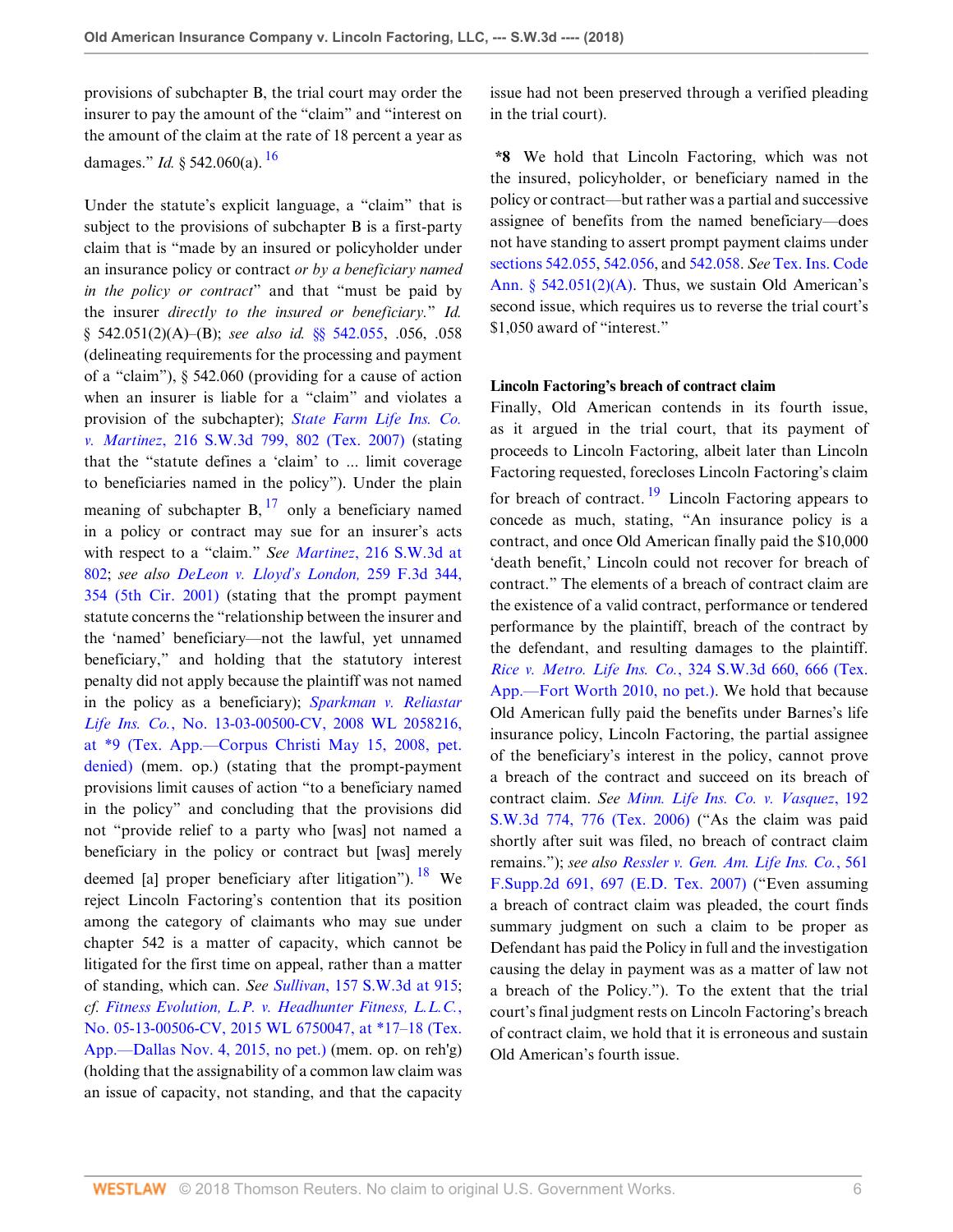#### **Conclusion**

For all of these reasons, based on principles of evidentiary insufficiency and standing, we hold that as a matter of law, Lincoln Factoring is not entitled to relief on the claims that it pleaded. Having sustained Old American's second, <span id="page-6-10"></span>fourth, seventh, and ninth issues, which are dispositive, [20](#page-7-9) we reverse the trial court's final judgment and render a take-nothing judgment.

#### **All Citations**

--- S.W.3d ----, 2018 WL 5832111

#### Footnotes

- <span id="page-6-0"></span>[1](#page-0-0) See [Tex. Est. Code Ann. § 122.201](http://www.westlaw.com/Link/Document/FullText?findType=L&pubNum=1089661&cite=TXESTS122.201&originatingDoc=I26caae20e38611e8a1b0e6625e646f8f&refType=LQ&originationContext=document&vr=3.0&rs=cblt1.0&transitionType=DocumentItem&contextData=(sc.Default)) (West Supp. 2018) ("A person who is entitled to receive property ... as a beneficiary under a life insurance contract ... may assign the property or interest in property to any person.").
- <span id="page-6-1"></span>[2](#page-1-0) Thus, three individuals or entities—Howard, Lincoln Factoring, and American Capital Funding—eventually made claims for proceeds under Barnes's policy. Only Lincoln Factoring sued Old American for delaying payment of the proceeds.
- <span id="page-6-2"></span>[3](#page-1-1) Although Barnes's policy did not contain a homicide exclusion, Texas's "slayer statute" provides that a "beneficiary of a life insurance policy or contract forfeits the beneficiary's interest in the policy or contract if the beneficiary is a principal or an accomplice in wilfully bringing about the death of the insured." [Tex. Ins. Code Ann. § 1103.151 \(West 2009\);](http://www.westlaw.com/Link/Document/FullText?findType=L&pubNum=1000178&cite=TXINS1103.151&originatingDoc=I26caae20e38611e8a1b0e6625e646f8f&refType=LQ&originationContext=document&vr=3.0&rs=cblt1.0&transitionType=DocumentItem&contextData=(sc.Default)) see [Egelhoff](http://www.westlaw.com/Link/Document/FullText?findType=Y&serNum=2001232370&pubNum=0000780&originatingDoc=I26caae20e38611e8a1b0e6625e646f8f&refType=RP&fi=co_pp_sp_780_152&originationContext=document&vr=3.0&rs=cblt1.0&transitionType=DocumentItem&contextData=(sc.Default)#co_pp_sp_780_152) v. Egelhoff ex rel. Breiner[, 532 U.S. 141, 152, 121 S.Ct. 1322, 149 L.Ed.2d 264 \(2001\)](http://www.westlaw.com/Link/Document/FullText?findType=Y&serNum=2001232370&pubNum=0000780&originatingDoc=I26caae20e38611e8a1b0e6625e646f8f&refType=RP&fi=co_pp_sp_780_152&originationContext=document&vr=3.0&rs=cblt1.0&transitionType=DocumentItem&contextData=(sc.Default)#co_pp_sp_780_152) (stating that slayer statutes have been adopted by nearly every state and that such statutes have a "long historical pedigree").
- <span id="page-6-3"></span>[4](#page-1-2) See [Tex. Bus. & Com. Code Ann. §§ 17.41–](http://www.westlaw.com/Link/Document/FullText?findType=L&pubNum=1000168&cite=TXBCS17.41&originatingDoc=I26caae20e38611e8a1b0e6625e646f8f&refType=LQ&originationContext=document&vr=3.0&rs=cblt1.0&transitionType=DocumentItem&contextData=(sc.Default)).63 (West 2011 & Supp. 2018).
- <span id="page-6-4"></span>[5](#page-2-0) See [Tex. R. Civ. P. 506.1\(a\), \(h\),](http://www.westlaw.com/Link/Document/FullText?findType=L&pubNum=1003817&cite=TXRRCPR506.1&originatingDoc=I26caae20e38611e8a1b0e6625e646f8f&refType=LQ&originationContext=document&vr=3.0&rs=cblt1.0&transitionType=DocumentItem&contextData=(sc.Default)) [506.3](http://www.westlaw.com/Link/Document/FullText?findType=L&pubNum=1003817&cite=TXRRCPR506.3&originatingDoc=I26caae20e38611e8a1b0e6625e646f8f&refType=LQ&originationContext=document&vr=3.0&rs=cblt1.0&transitionType=DocumentItem&contextData=(sc.Default)).
- <span id="page-6-5"></span>[6](#page-2-1) On appeal, Lincoln Factoring asserts that it did not seek summary judgment on its DTPA claim and appears to abandon that claim. To the extent, however, that Lincoln Factoring has not abandoned its DTPA claim, the analysis in this section of the opinion would apply with the same force to the DTPA claim.
- <span id="page-6-6"></span>[7](#page-2-2) Old American raises these arguments in its seventh and ninth issues of its opening brief. In the summary of the argument in its opening brief, Old American asserts, "Lincoln [Factoring] did not sustain any actual damages.... Therefore, there is no basis for treble damages...." Later in the body of its opening brief, Old American argues, "Lincoln [Factoring] has no actual damages as a matter of law and there is no legal basis for an award of treble damages."

We recognize that Old American did not raise issues concerning damages in the trial court. But a summary-judgment nonmovant may raise, for the first time on appeal, the legal sufficiency of evidence supporting grounds for relief presented by the movant. See [Amedisys, Inc. v. Kingwood Home Health Care, LLC](http://www.westlaw.com/Link/Document/FullText?findType=Y&serNum=2033361978&pubNum=0004644&originatingDoc=I26caae20e38611e8a1b0e6625e646f8f&refType=RP&fi=co_pp_sp_4644_512&originationContext=document&vr=3.0&rs=cblt1.0&transitionType=DocumentItem&contextData=(sc.Default)#co_pp_sp_4644_512), 437 S.W.3d 507, 512 (Tex. 2014); [City of](http://www.westlaw.com/Link/Document/FullText?findType=Y&serNum=1979131709&pubNum=0000713&originatingDoc=I26caae20e38611e8a1b0e6625e646f8f&refType=RP&fi=co_pp_sp_713_678&originationContext=document&vr=3.0&rs=cblt1.0&transitionType=DocumentItem&contextData=(sc.Default)#co_pp_sp_713_678) [Houston v. Clear Creek Basin Auth.](http://www.westlaw.com/Link/Document/FullText?findType=Y&serNum=1979131709&pubNum=0000713&originatingDoc=I26caae20e38611e8a1b0e6625e646f8f&refType=RP&fi=co_pp_sp_713_678&originationContext=document&vr=3.0&rs=cblt1.0&transitionType=DocumentItem&contextData=(sc.Default)#co_pp_sp_713_678), 589 S.W.2d 671, 678 (Tex. 1979) ("[T]he non-movant needs no answer or response to the motion to contend on appeal that the grounds expressly presented to the trial court by the movant's motion are insufficient as a matter of law to support summary judgment."); see also [Clear Lake Ctr., L.P. v. Garden Ridge, L.P.](http://www.westlaw.com/Link/Document/FullText?findType=Y&serNum=2031090472&pubNum=0004644&originatingDoc=I26caae20e38611e8a1b0e6625e646f8f&refType=RP&fi=co_pp_sp_4644_540&originationContext=document&vr=3.0&rs=cblt1.0&transitionType=DocumentItem&contextData=(sc.Default)#co_pp_sp_4644_540), [416 S.W.3d 527, 540 \(Tex. App.—Houston \[14th Dist.\] 2013, no pet.\)](http://www.westlaw.com/Link/Document/FullText?findType=Y&serNum=2031090472&pubNum=0004644&originatingDoc=I26caae20e38611e8a1b0e6625e646f8f&refType=RP&fi=co_pp_sp_4644_540&originationContext=document&vr=3.0&rs=cblt1.0&transitionType=DocumentItem&contextData=(sc.Default)#co_pp_sp_4644_540) (stating that a summary-judgment movant has the burden to conclusively establish its damages); First Select Corp. v. Grimes[, No. 02-01-00257-CV, 2003 WL 151940, at \\*3](http://www.westlaw.com/Link/Document/FullText?findType=Y&serNum=2003097660&pubNum=0000999&originatingDoc=I26caae20e38611e8a1b0e6625e646f8f&refType=RP&originationContext=document&vr=3.0&rs=cblt1.0&transitionType=DocumentItem&contextData=(sc.Default)) [\(Tex. App.—Fort Worth Jan. 23, 2003, no pet.\)](http://www.westlaw.com/Link/Document/FullText?findType=Y&serNum=2003097660&pubNum=0000999&originatingDoc=I26caae20e38611e8a1b0e6625e646f8f&refType=RP&originationContext=document&vr=3.0&rs=cblt1.0&transitionType=DocumentItem&contextData=(sc.Default)) (mem. op.) (stating the same). We construe Old American's seventh and ninth issues as challenging the legal sufficiency of the evidence to justify any award of damages on Lincoln Factoring's claims under chapter 541 and for breach of the duty of good faith and fair dealing.

- <span id="page-6-7"></span>[8](#page-2-3) Subchapter B of chapter 541—sections 541.051 through 541.061—delineates unfair and deceptive insurance practices that may serve as grounds for a lawsuit under [section 541.151](http://www.westlaw.com/Link/Document/FullText?findType=L&pubNum=1000178&cite=TXINS541.151&originatingDoc=I26caae20e38611e8a1b0e6625e646f8f&refType=LQ&originationContext=document&vr=3.0&rs=cblt1.0&transitionType=DocumentItem&contextData=(sc.Default)). See [Tex. Ins. Code Ann. §§ 541.051–](http://www.westlaw.com/Link/Document/FullText?findType=L&pubNum=1000178&cite=TXINS541.051&originatingDoc=I26caae20e38611e8a1b0e6625e646f8f&refType=LQ&originationContext=document&vr=3.0&rs=cblt1.0&transitionType=DocumentItem&contextData=(sc.Default)).061 (West 2009 & Supp. 2018). Lincoln Factoring pleaded claims under [sections 541.051,](http://www.westlaw.com/Link/Document/FullText?findType=L&pubNum=1000178&cite=TXINS541.051&originatingDoc=I26caae20e38611e8a1b0e6625e646f8f&refType=LQ&originationContext=document&vr=3.0&rs=cblt1.0&transitionType=DocumentItem&contextData=(sc.Default)) [541.052](http://www.westlaw.com/Link/Document/FullText?findType=L&pubNum=1000178&cite=TXINS541.052&originatingDoc=I26caae20e38611e8a1b0e6625e646f8f&refType=LQ&originationContext=document&vr=3.0&rs=cblt1.0&transitionType=DocumentItem&contextData=(sc.Default)), [541.060,](http://www.westlaw.com/Link/Document/FullText?findType=L&pubNum=1000178&cite=TXINS541.060&originatingDoc=I26caae20e38611e8a1b0e6625e646f8f&refType=LQ&originationContext=document&vr=3.0&rs=cblt1.0&transitionType=DocumentItem&contextData=(sc.Default)) and [541.061.](http://www.westlaw.com/Link/Document/FullText?findType=L&pubNum=1000178&cite=TXINS541.061&originatingDoc=I26caae20e38611e8a1b0e6625e646f8f&refType=LQ&originationContext=document&vr=3.0&rs=cblt1.0&transitionType=DocumentItem&contextData=(sc.Default))
- <span id="page-6-8"></span>[9](#page-3-0) In Lincoln Factoring's original petition that it filed in justice court, it pleaded for damages of \$4,725, the amount due under the partial assignment of the policy. Lincoln Factoring sought the same actual damages in its first amended petition, also filed in justice court. In its second amended petition, its live pleading, Lincoln Factoring did not plead that it sustained an injury that was not associated with Old American's delay of paying benefits under the policy.
- <span id="page-6-9"></span>[10](#page-4-0) Lincoln Factoring alternatively contends that the trial court could have awarded attorney's fees in response to a declaratory judgment counterclaim asserted by Old American. See [Tex. Civ. Prac. & Rem. Code Ann. § 37.009 \(West 2015\).](http://www.westlaw.com/Link/Document/FullText?findType=L&pubNum=1000170&cite=TXCPS37.009&originatingDoc=I26caae20e38611e8a1b0e6625e646f8f&refType=LQ&originationContext=document&vr=3.0&rs=cblt1.0&transitionType=DocumentItem&contextData=(sc.Default)) As Old American asserts, however, Lincoln Factoring did not seek summary judgment for attorney's fees on that basis; we cannot affirm a summary judgment on a ground not moved upon. See [Stiles v. Resolution Tr. Corp.](http://www.westlaw.com/Link/Document/FullText?findType=Y&serNum=1993231234&pubNum=0000713&originatingDoc=I26caae20e38611e8a1b0e6625e646f8f&refType=RP&fi=co_pp_sp_713_26&originationContext=document&vr=3.0&rs=cblt1.0&transitionType=DocumentItem&contextData=(sc.Default)#co_pp_sp_713_26), 867 S.W.2d 24, [26 \(Tex. 1993\).](http://www.westlaw.com/Link/Document/FullText?findType=Y&serNum=1993231234&pubNum=0000713&originatingDoc=I26caae20e38611e8a1b0e6625e646f8f&refType=RP&fi=co_pp_sp_713_26&originationContext=document&vr=3.0&rs=cblt1.0&transitionType=DocumentItem&contextData=(sc.Default)#co_pp_sp_713_26)